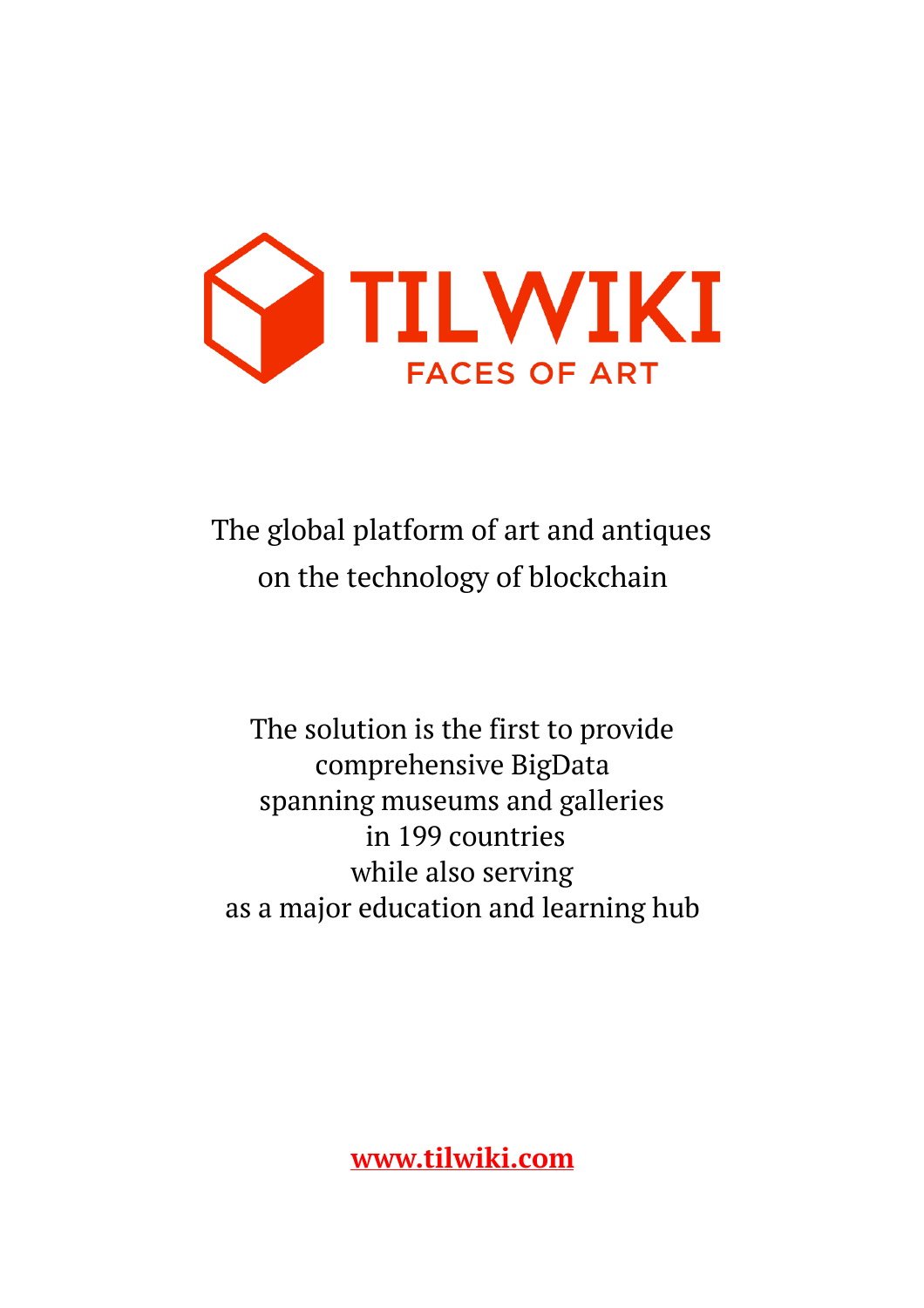# **CONTENT**

#### **Chapter 1**. What is TILWIKI?

#### **Chapter 2.** Market valuation and overview

- 2.1. The art-market
- 2.2. Digitizing sales and easy access to market
- 2.3. Financialization
- 2.4. The development of the international museum industry
- 2.5. Investment attractiveness
- 2.6. Art market problem
- 2.7. The target audience
- 2.8. Market valuation

**Chapter 3.** Product ecosystem

#### 3.1. TILWIKI ARTSHARING 3.2 TILWIKI

- 3.3. Museums and galleries
- 3.4. Smart contract-based provenance
- 3.5 Gallery TILWIKI
- **Chapter 4.** Businessmodel

**Chapter 5.** Value proposition and advantages

**Chapter 6.** Marketing

#### **Chapter 7.** Traction

#### **Chapter 8.** Tokenomics

- 8.1. Token model
- 8.2. Utility-token
- 8.3. Security-tokens
- 8.4. Actions with the token

#### **Chapter 9.** Roadmap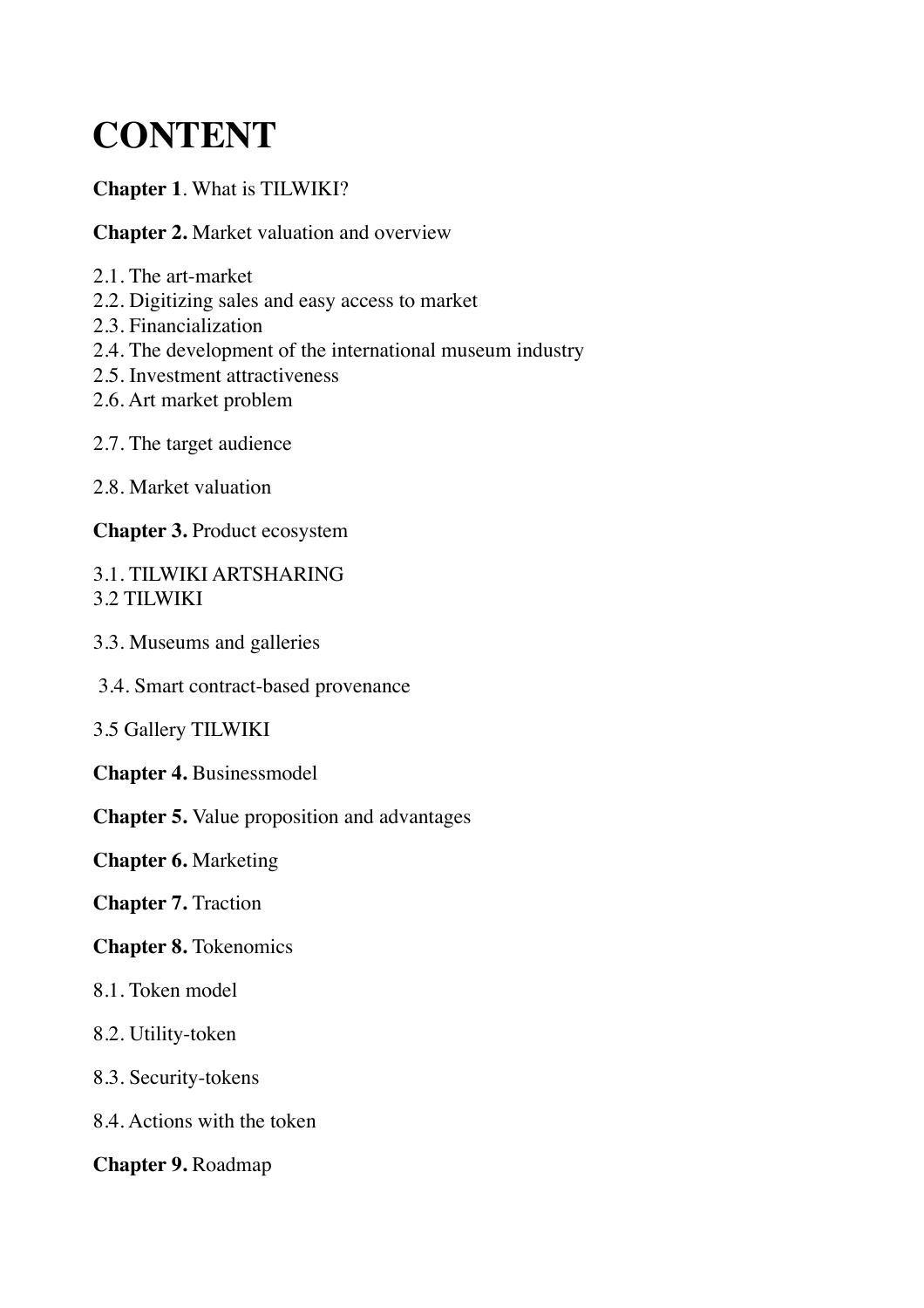### **What is TILWIKI?**

TILWIKI is a unique international project at the confluence of traditional and digital art industry, unleashing the potential of blockchain technology. We are creating a global educational and investment platform of art and antiques that provides a decentralized algorithm of provenance, simple and affordable way to invest into authentic art objects, and the largest database of galleries, museums, and their collections.

TILWIKI is to tailored for:

- co-owners of art and those who are interested in investing in art objects
- talented artists and sculptors striving to reach their audience
- museums and galleries
- art-lovers

TILWIKI's mission is to make the market of art more accessible, liquid, and efficient. We aim to introduce the art into the masses and provide incentives to foster greater talents in painting, sculpture, and graphics.

Today's rapidly-evolving blockchain - b a s e d technologies will soon make it easy to conduct business via the Internet in a simple, cheap, direct and safe way. Far-reaching changes are looming for many business processes. The art market is unlikely to sidestep this wave of progress. The art and antiques markets have always been used as riskhedging tools, accessible to a small circle of people who understand them well.

The advent of the information society has brought a flood of new investors, but as the market has rapidly expanded, so has the influx of fakes, that sold so well to art neophytes. Отдельные сообщества, различные эксперты,Disparate communities, various experts and specialists, a large number of fakes and copies: this is what the market looks like today to the uninformed individual.

We know that the art and antiques markets have seen stable growth of between 8% and 10% annually and having such items in one's investment portfolio can bring an investor an income tens or hundreds of times greater than the average mid-term investment return from standard 3 to 5-year investment instruments.

The art and antiques markets combine the stability of traditional values with the chance to greatly increase one's capital. For many centuries, people have always invested their money into works of art and antiques. But there has always been one fundamental problem. People who discover that the artwork they have bought in the past is fake, immediately lose almost all the invested money because the resale value is a tiny fraction of the initial price.

Now, we have found a solution to this problem. TILWIKI is offering something extraordinary! Till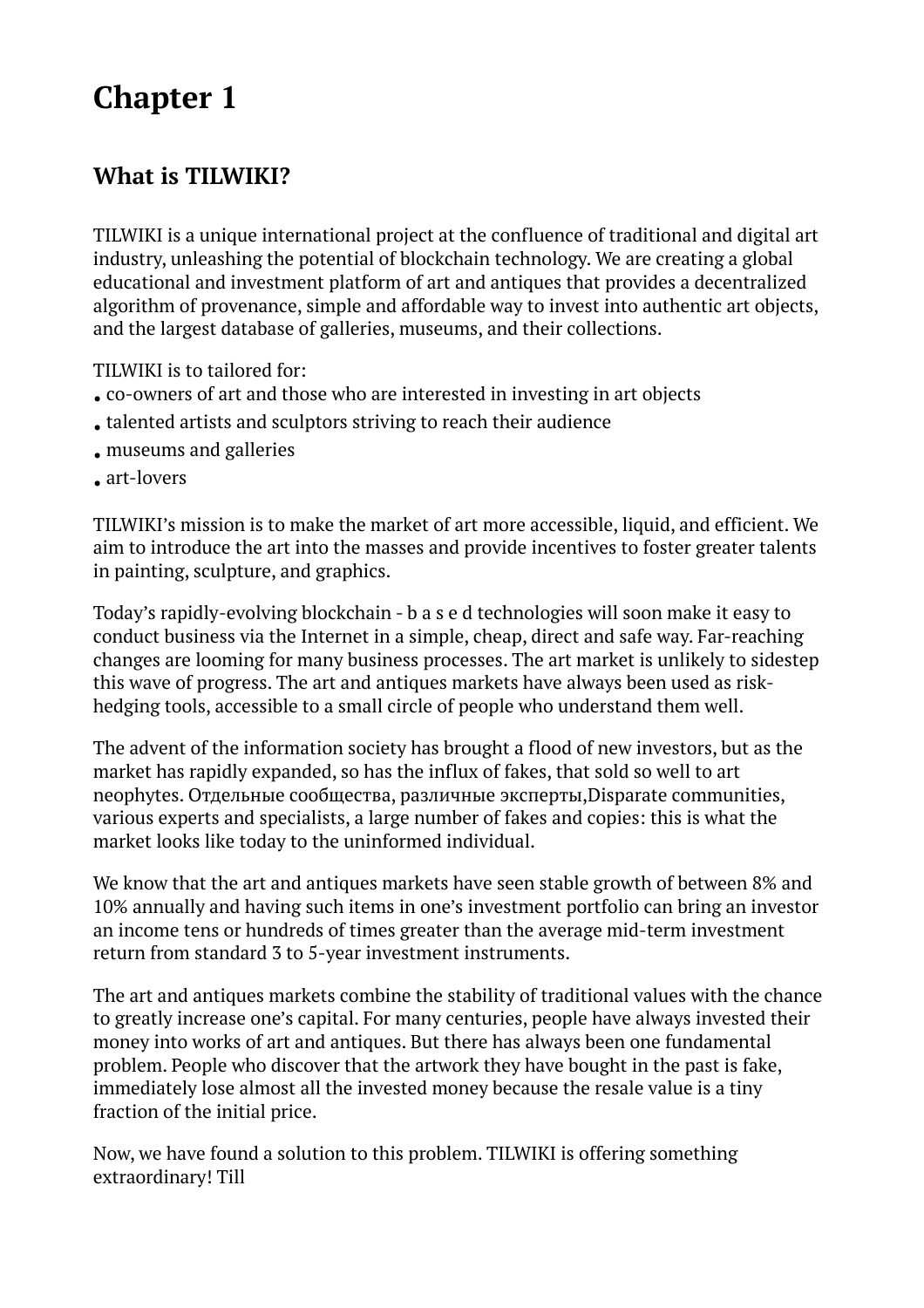2019 we have started to reformat the art and antiques markets and, thanks to our efforts, you can plunge into the sublime world of beautiful art at the cost of a minimal investment, and with full guarantees of authenticity.

We will create a common, decentralized registry of co-owners of art and antiques, to also include

TILWIKI, community, where an initial virtual investment in a fractional part of a picture will be

the affordable price of owning an art fragment. The authenticity of all paintings and antiques will be verified by a decentralized community of experts.

The information about them will be available through an online account, which will list the provenance data for the artwork (artist information, ownership history, past exhibitions, expert opinions, etc.), and include a record of all your operations within TILWIKI.

Now anyone who wishes to invest in art will be able to do so. Our platform will allow you, in just one click, to learn everything you need to know about a painting: the name of the artist, the title, a description, the current location, the contact information of the gallery or the museum (it is better not to keep a painting in the home or office, if it is a major asset), etc. The information will be recorded in the Ethereum blockchain, the key characteristic of which is that the information entered cannot be altered.

This makes the market open and understandable, attracting a new generation of investors (today's art investors can be as young as 25!), which will trigger a new phase in the rapid growth of the art market, by stimulating even more rapid expansion. Наш проект TILWIKI will occupy strategic territory in this growing market, as it becomes the main platform to provide guarantees for market leaders, galleries and private individuals investing in antiques and works of art.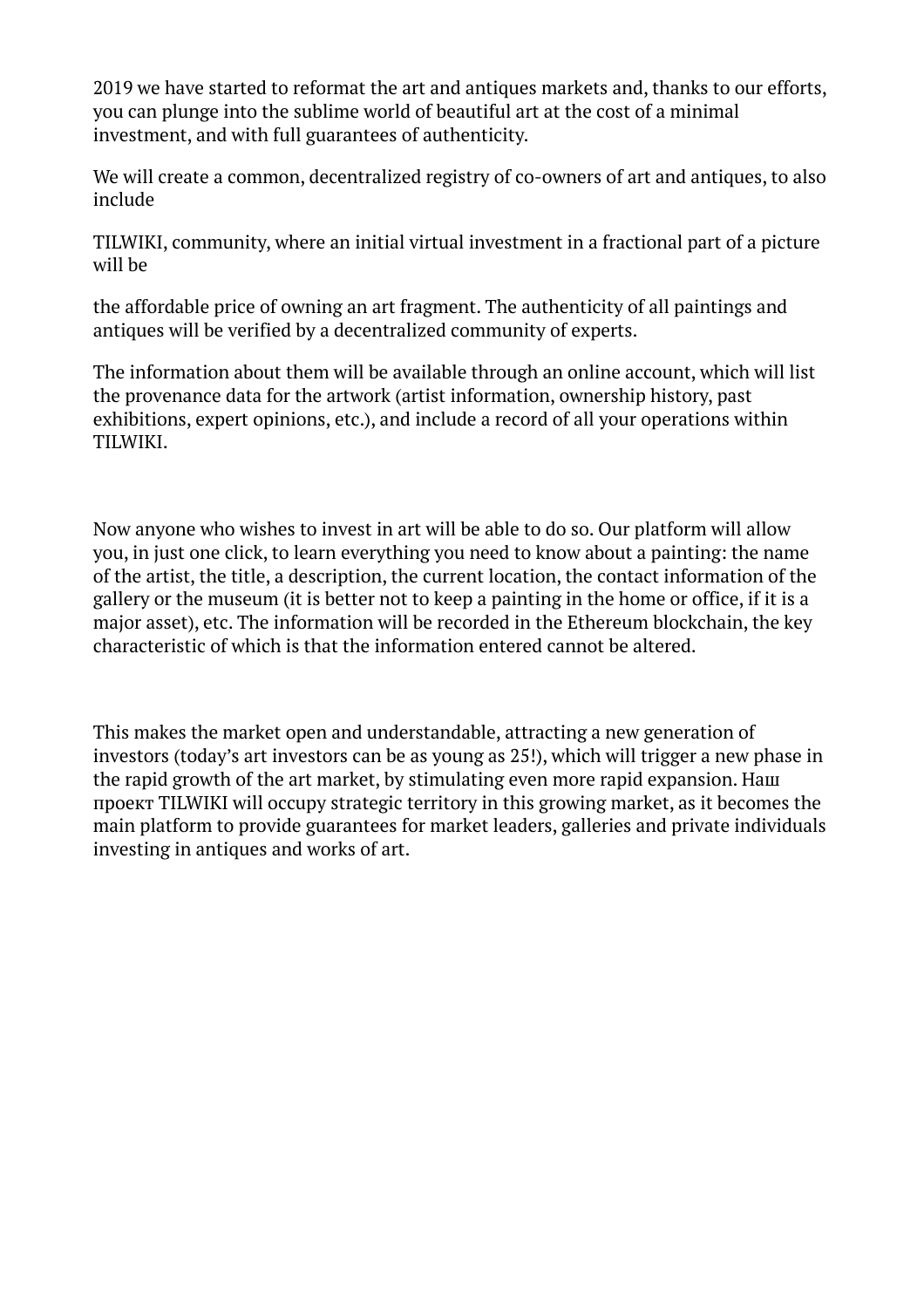## **CHAPTER 2**

### **Market valuation and overview**

#### **2.1. The art market**

According to The Art Market 2018 report (published by Art Basel & UBS), sales of art objects in 2017 reached \$63.7 billion - a 12% increase from 2016 levels. The overwhelming majority of sales are in the three largest markets - USA, China and the UK - which constitute, 42%, 21% and 20% of total revenues. Auction sales in the USA and China amounted to a total of \$ 19.2 billion. At the same time, post- war and modern art remains the leading segment at auctions that constitutes about 46% of total sales.

The online segment of the art market is undergoing rapid development, and the use of emerging technologies is becoming a serious competitive advantage. 95% of the existing auction houses in the world offer the option of purchasing artworks online. Moreover, a survey conducted by Art Basel and UBS in 2017 shows that 56% of online companies predict a positive effect from the introduction of blockchain.

The number of persons making their first purchase of greater than a million pounds Sterling swelled by 40%, while the number of works sold for more than ten million pounds each jumped from 26 in 2016 to 65 in 2017. The volume of private sales reached \$ 611.8 million by the end of the year, which reflects a 35% drop. Online trading continues to be the main gateway for first-time buyers (37%). The most popular categories for the new market players in both live auctions and online trading are luxury items (28%) and decorative applied arts (18%).

#### **2.2. Digitizing sales and easy access to markets**

As the Internet becomes the main tool for finding

and exchanging information, at least 95% of market players are trading using personal mobile

devices. Moreover, of the auction houses that exist in the world,

95% have an Internet presence (in 2005, the figure was just 3%). The influence of the web became irreversible when the generation of "silver surfers" hit the art market. These over-50 collectors are now the main group of buyers on the art market. This generation chooses the Internet and the social media as the main forum for studying the art market using their mobile gadgets, which ideally complements their lifestyle.

#### **2.3. Financialization**

This is the process of transforming financial capital into virtual capital, and its separation from the manufacturing sector of the economy. Here we see a massive increase in the number of art buyers (jumping from 500,000 in the post-war period to 70 million in 2015), a significant drop in their average age, and a geographical expansion of the market into the Asian and Pacific regions, South Africa, India, the Middle East and Latin America.

#### **2.4. The development of the international museum industry**

Every year, around 700 museums are opened across the globe, making the museum industryan economic reality in the 21st century (between 2010 and 2014 more museums were opened than in the previous two centuries).

These institutions are also exploring the art market, in the search for works of the highest artistic quality and historical significance.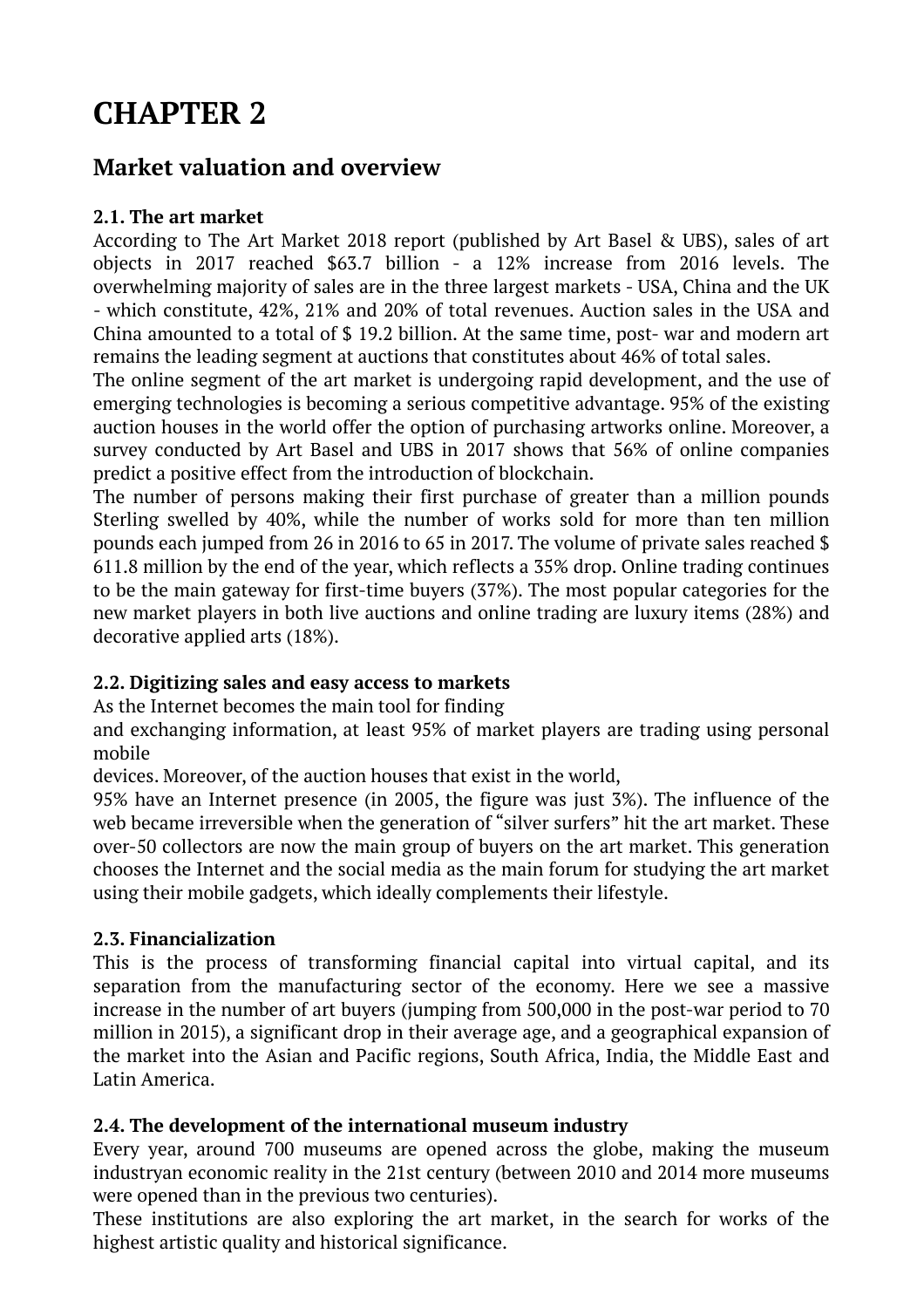#### **2.5. Investment attractiveness**

The risk of market contraction and occasional price adjustment across the art market is not slowing the growth in the number of collectors. This includes a range of unit investment and other trusts, as well as pension funds, which are traditionally very conservative investors.

While central banks practice negative or close- to-zero interest rates, effectively destroying savings, the art market shows unstoppable growth - the turnover in the segment of contemporary art has skyrocketed by 1370% over 16 years (The Contemporary Art Market Report 2018). The average cost of a work of contemporary art has increased by 115% during the same period, which gives an average annual income of 4.9%, the figure is even higher for artworks in the price range above \$20,000 - about 9% per year.

Painting continues to dominate the art market, absorbing 42% of purchases in the lower and middle price segments, and two-thirds of the highest price segment. In that highest price segment, painting is followed by sculpture (16%) and drawing (8%). Graphic artwork and prints are the most affordable segment of the art market: 95% of such lots are sold at auction for prices under \$10,000.

Three-quarters of the market for paintings, drawings and lithographs are bought at prices below \$ 1,000, while 75% of paintings and sculptures go to auction for less than \$7,200. This is the complex structure of the art market: the greatest number of lots is sold at relatively affordable prices.

#### **2.6. Art market problem**

The art investment market still remains fairly closed to a wide audience. Buyers of paintings need a single public artwork provenance ledger, as well as transaction records. Buying art objects requires special knowledge, skills and a developed taste to recognize their true value, and after a successful transaction the issues of insurance and storage also need to be resolved.

Combined with the fact that small private investors do not have access to a simple and transparent authentication mechanism, as well as a single register of title holders to art objects, some of them prefer to avoid these risks altogether and refuse to buy paintings, sculptures or antiques.

The threshold for entering the market is very high for contemporary artists. Due to excessive gallery commissions (50-70% of the purchase price), and strict rules for selling objects of art, artists lose funds that could be spent on their professional development or reaching their target audience.

Among other things, all participants of the process - investors, intermediaries and artists - are united by a common problem: the lack of protection of copyright and the forging of artworks. If it turns out that the art object is not authentic, its value automatically drops to zero. The investor loses the time and money spent, the reputation of intermediaries is damaged, and the artist does not receive rewards either at the time of investment or at the time of resale.

Thanks to TILWIKI, each industry participant will now be able to plunge into the world of beauty with a guarantee of authenticity and regardless of his or her personal budget.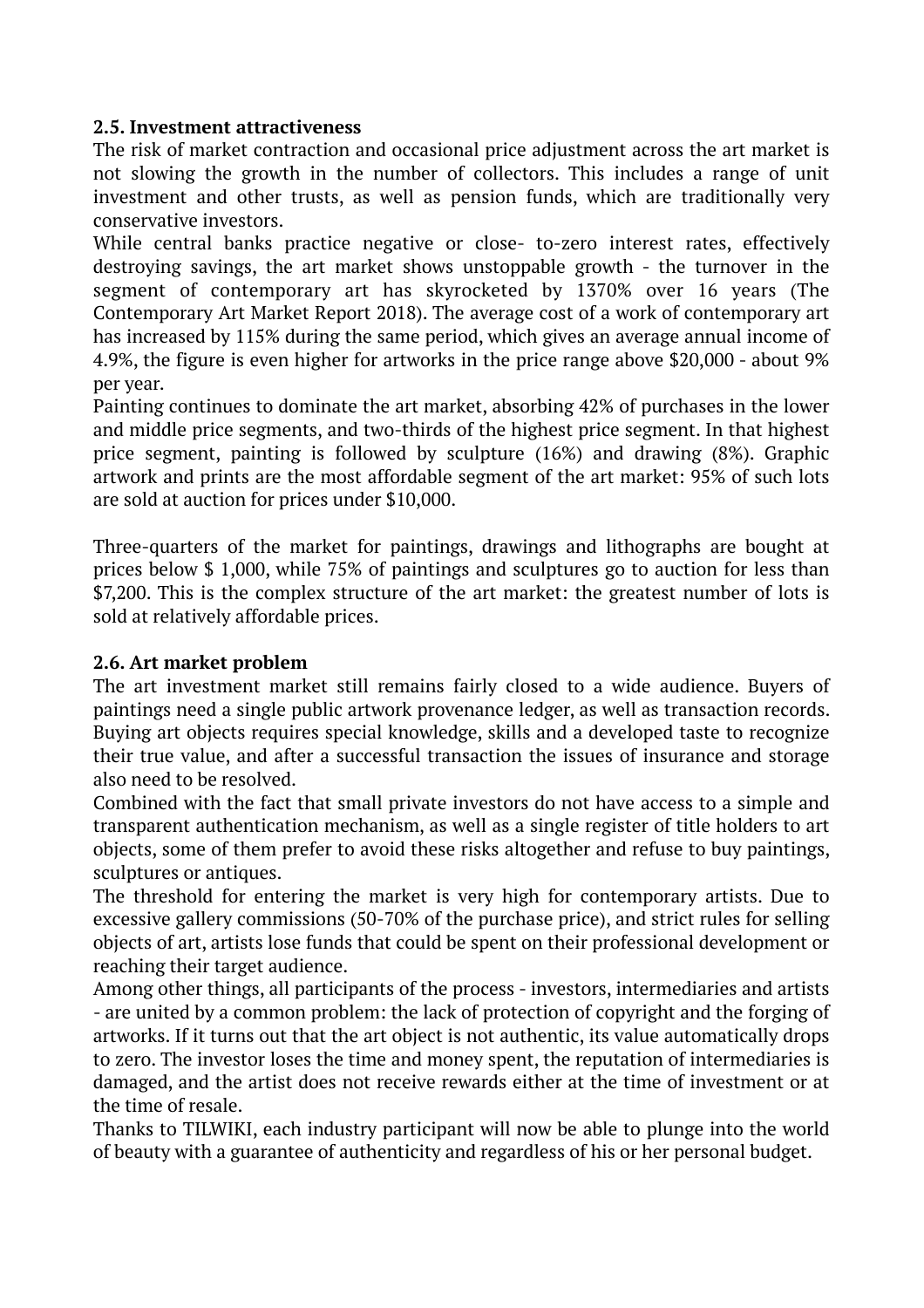#### **2.7. The target audience**

The TILWIKI platform combines different groups of individuals involved in the art world. The target audience of the project consists of the following segments:

• Sellers and buyers of artworks.

Both small private investors and a large dealers or collectors with a worldwide reputation can invest in the future through TILWIKI. The platform also creates a favorable environment for the development of artistic talents - painters or sculptors can put their works on the marketplace and get access to a wide audience.

• Galleries, , exhibitions, museums and art fairs can use TILWIKI as an effective marketing

channel to promote their own events or collections, while at the same time increasing audience engagement by providing their own educational or informational materials.

• Art lovers. TILWIKI provides access to accurate and relevant information about the history of art, art objects, museums and galleries. With the help of online and offline materials, the platform helps to gain basic knowledge of the art world, so that the users can feel confident both attending exhibitions and buying artworks.

#### **2.8. Market valuation**

Despite high initial barriers to investing, the art world attracts a multimillion audience. Attendance at exhibitions and galleries is much more evenly distributed geographically than sales of art objects.

Museums and galleries attract millions of visitors on an annual basis. Each of the ten largest museums in the world, including the Louvre, the Metropolitan Museum, the Vatican Museums and Tate Modern, show attendance of at least 5 million people a year. The potential for growth in the number of investors is also high. According to the Art Basel & UBS report, more than 2 million people have visited the largest global and regional art fairs in 2017, which are one of the main sales channels for paintings, sculptures and antiques.

The online segment of the art market has grown by more than 70% over the past 5 years, and is viewed by dealers and auction houses as a key development vector in the foreseeable future. Websites and platforms selling art are catching up with museums, galleries and art fairs in terms of audience size. Among the largest e-commerce sites, three have over 1 million visitors per month (art.com, saatchiart.com, 1stdibs.com). The largest auction houses also rely on online sales. The top three in terms of attendance are Heritage Auctions and Christie's (about 2 million users per month each), as well as Sotheby's with more than 1.3 million users per month.

Aggregator platforms, providing high-quality informational and educational content, remain leaders in terms of audience size. For example, the two largest art sites, Artsy and Artnet, have more than 4 million visits per month.

According to The Art Market 2018 report (Art Basel & UBS), the total sales of art objects in 2017 amounted to about \$63.7 billion. Of this amount, \$28.5 billion worth of paintings and other art objects were sold through auction houses. Another \$33.7 billion of sales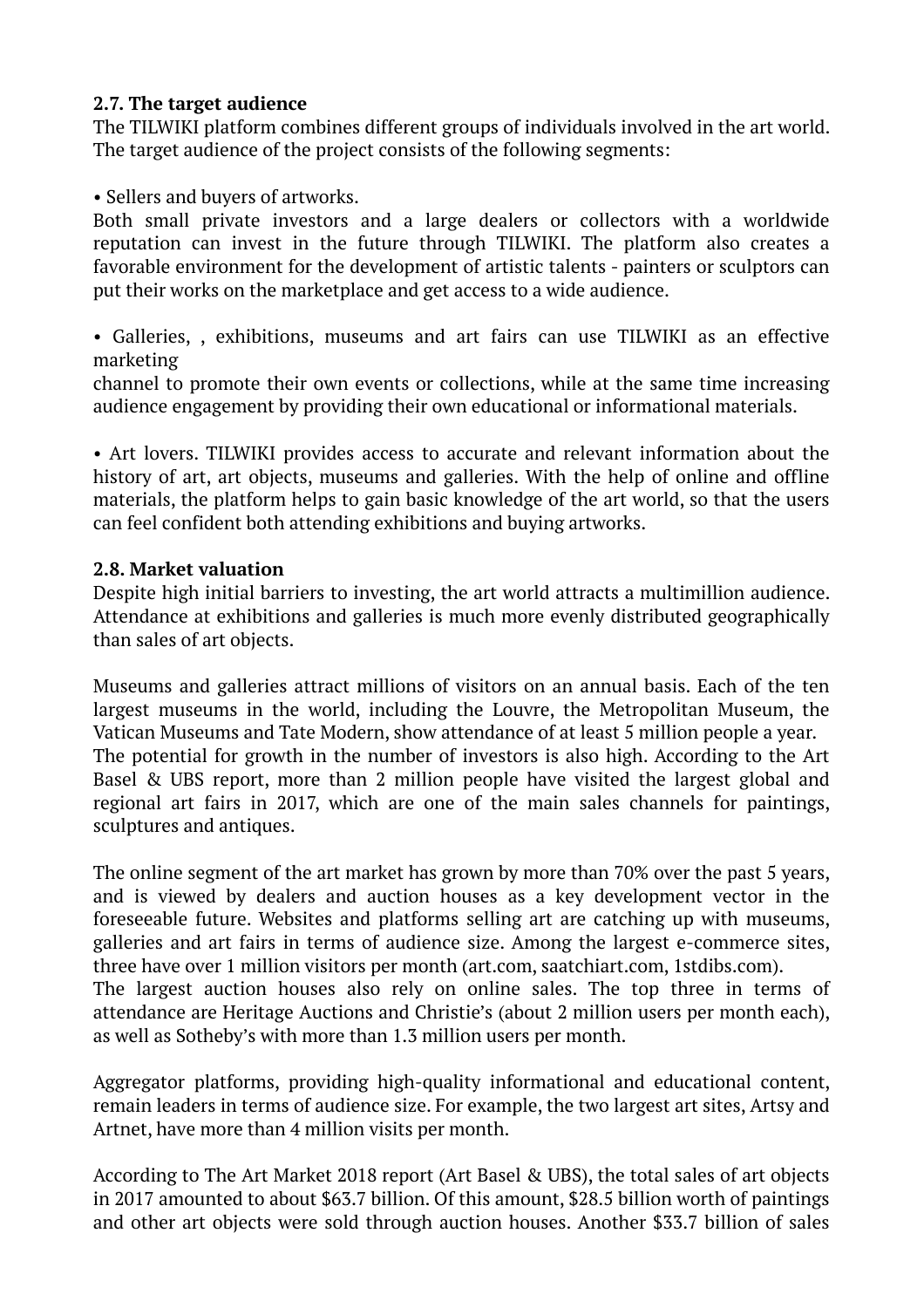were generated through art dealers (\$12.8 billion), online sites (\$5.4 billion), as well as exhibitions and galleries (\$15.5 billion).

Depending on the type of online platform, the sale of an artwork is accompanied by the payment of various commissions, which fall on the side of the seller or buyer. Thus, auction commissions make up about 10-30% of the final price of the painting. Dealers take similar commissions from artists and sculptors (10-40%), but in exceptional cases due to aggressive price increases, the commission can be very close to 90-100%. Art galleries, in which works of artists and sculptors are exhibited before the sale, usually charge a commission of about 50% of the artwork sale price. At the same time, online platforms, due to high traffic and low capital costs, can afford to reduce commissions to 15%.

The available market volume (Serviceable available market, SAM) of investing in art is equal to the sum of all commissions paid by various groups of market participants. Respectively.

Achieving these indicators is made possible due to the entry o the dynamically developing markets of Europe and Asia, as well as support from art world institutions (funds, museums, famous collections and artist's establishments) and the state. Thus, the actual achievable market volume for the TILWIKI (Serviceable obtainable market, SOM) project is approximately \$3.6 billion over a 3-year horizon.

We plan to take a significant market share in each of the segments. In the next 2-3 years, it is expected that TILWIKI will become an alternative platform for about 10% of sales of auction houses and online platforms. In addition, about 20% of art dealers and 30% of galleries or exhibitions will be able to actively use the platform. In addition, about 20% of art dealers and 30% of galleries or exhibitions will be able to actively use the platform.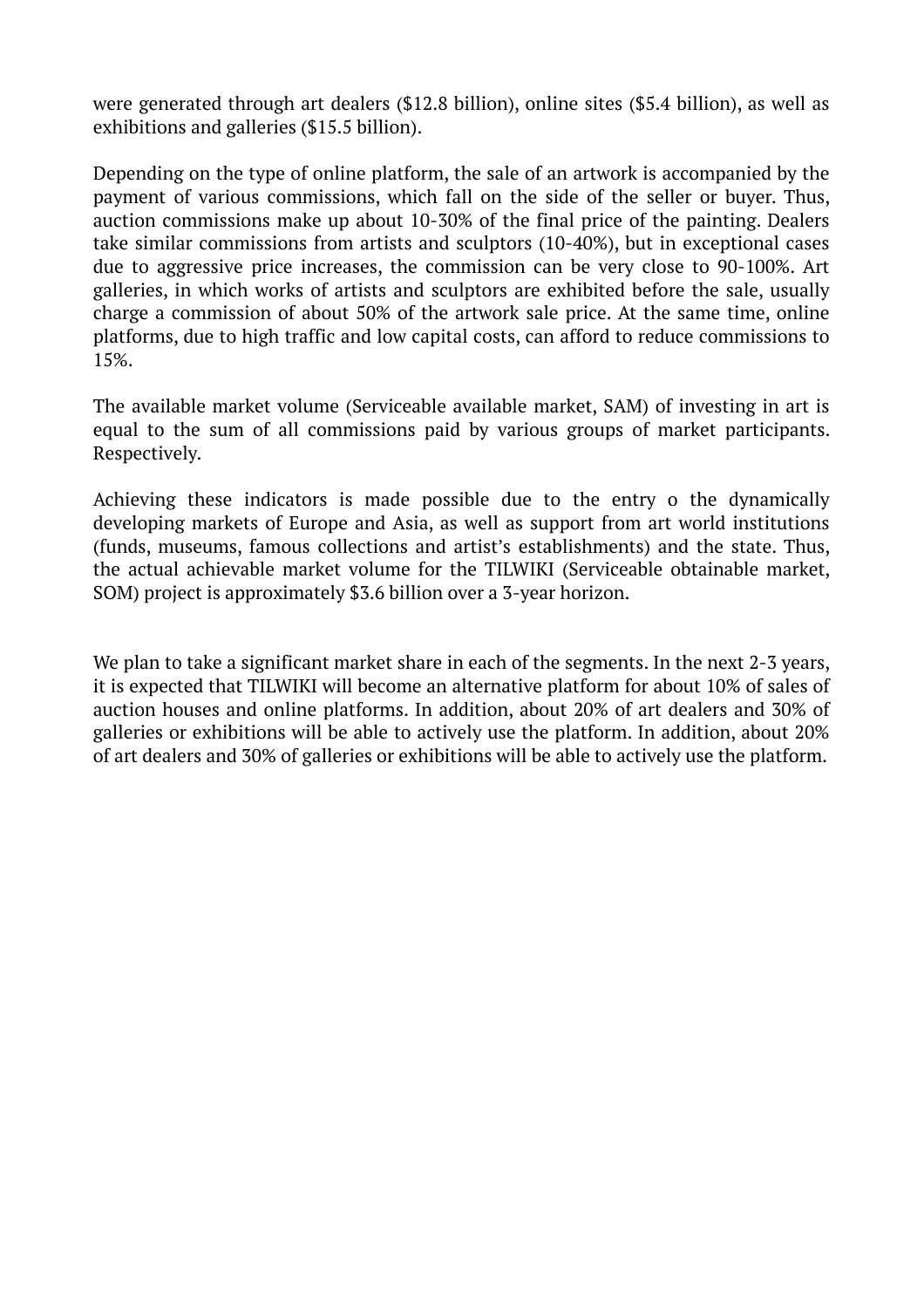### **Product Ecosystem**

TILWIKI combines the worlds of modern art and cutting-edge technologies.

We provide a full- fledged service, covering all stages of clients' journey through the world of art - from their first acquaintance with it all the way to investing professionally in masterpieces of painting or sculpture.

TILWIKI - the world's first hybrid platform-marketplace in the field of art, which contains both detailed information about artworks, museums and exhibitions, and provides the opportunity to buy and sell artworks with minimal commissions and risks **(TILWIKI Marketplace).** 

#### **3.1. TILWIKI ARTSHARING**

We have developed a platform for buying and selling art with minimal commissions and risks.

TILWIKI provides users with a unique chance to participate in transferring a singular artistic masterpiece into the blockchain dimension.

The pictures on the platform are divided into numbered fragments and investors can become co-owners of serigraphy — a high-quality stencil print of one or several fragments.

After buying the fragment of a serigraphy, clients receive a security token secured by a real asset. The embedded smart contract confirms ownership of a part of the picture and stores the complete transaction history. The security token can be resold to anyone who wants it, so users automatically get the opportunity to quickly and with minimal effort get a return on investment. Each security token is registered in European jurisdiction and is linked to the exact artwork or its fragment that the buyer has chosen to acquire.

The owner of the fragment in the future can sell it on the internal exchange and eventually on an external exchange, setting their own price. Each sale goes through a smart contract, guaranteeing that all obligations are met. The owner can print out their fragment at any photographic laboratory, or order this service from the TILWIKI portal, for an additional fee. The entire history and all terms of the transaction are recorded and invariably stored in the Ethereum blockchain. Using a decentralized registry ensures safe operations on the TILWIKI platform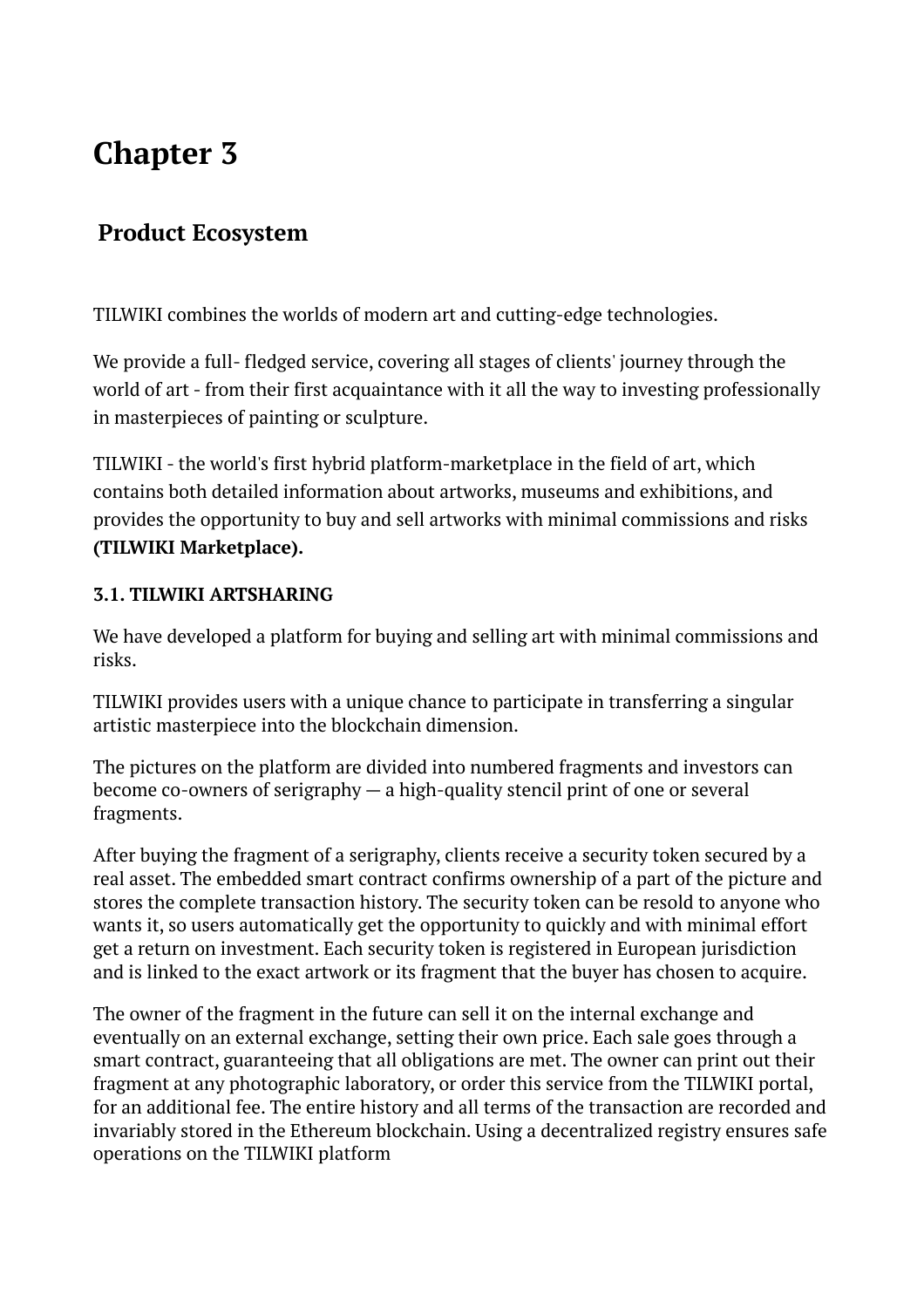For the convenience of our customers, information about the artworks is available in their personal accounts. Detailed information includes a provenance of a painting or sculpture: information about the author, full transaction history, exhibition history, expert reviews, and so on, as well as a history of all actions performed on the TILWIKI platform.

TILWIKI Marketplace Marketplace project will consist of the following basic services: • Purchase and sale of art and antiques

• Unique searchable database of museums and galleries all over the world with an integrated social network using AI (artificial intelligence);

• Limited digital printing of picture fragments;

- Verification and addition of new paintings and antique objects;
- Token buying service;
- Online gallery with VR (virtual reality) Online auctions;
- Online art-games and online art-lottery;
- The sale and purchase of fragments and utility tokens and security tokens;
- Online web-gallery SaaS constructor for both within and outside the TILWIKI ecosystem;
- Art consultanig and support for private collectors

• Safe transactions and arbitration service;

Thanks to the TILWIKI, marketplace, artists, sculptors and investors will be able to safely operate in the art market without the need for any kind of intermediary.

#### **3.2. TILWIKI**

Within the framework of the TILWIKI, information platform, we create a public decentralized register of artworks and galleries. The platform will feature an extensive database of all museums and galleries in the world with convenient search functions and interactive updates, as well as a series of educational seminars, master classes and reviews of select artworks.

Users will be able to view the museum collections in the highest resolution at a low monthly fee, as well as print them as posters through their personal account. In the "Blog" section, each user will be able to ask an expert online, as well as leave a review or share opinions with other users.

The platform will be useful to anyone who wants to understand the intricate beauty of art, learn more about the prominent figures of the art world and key artworks, to reach the halls of the most famous galleries in the world in one click.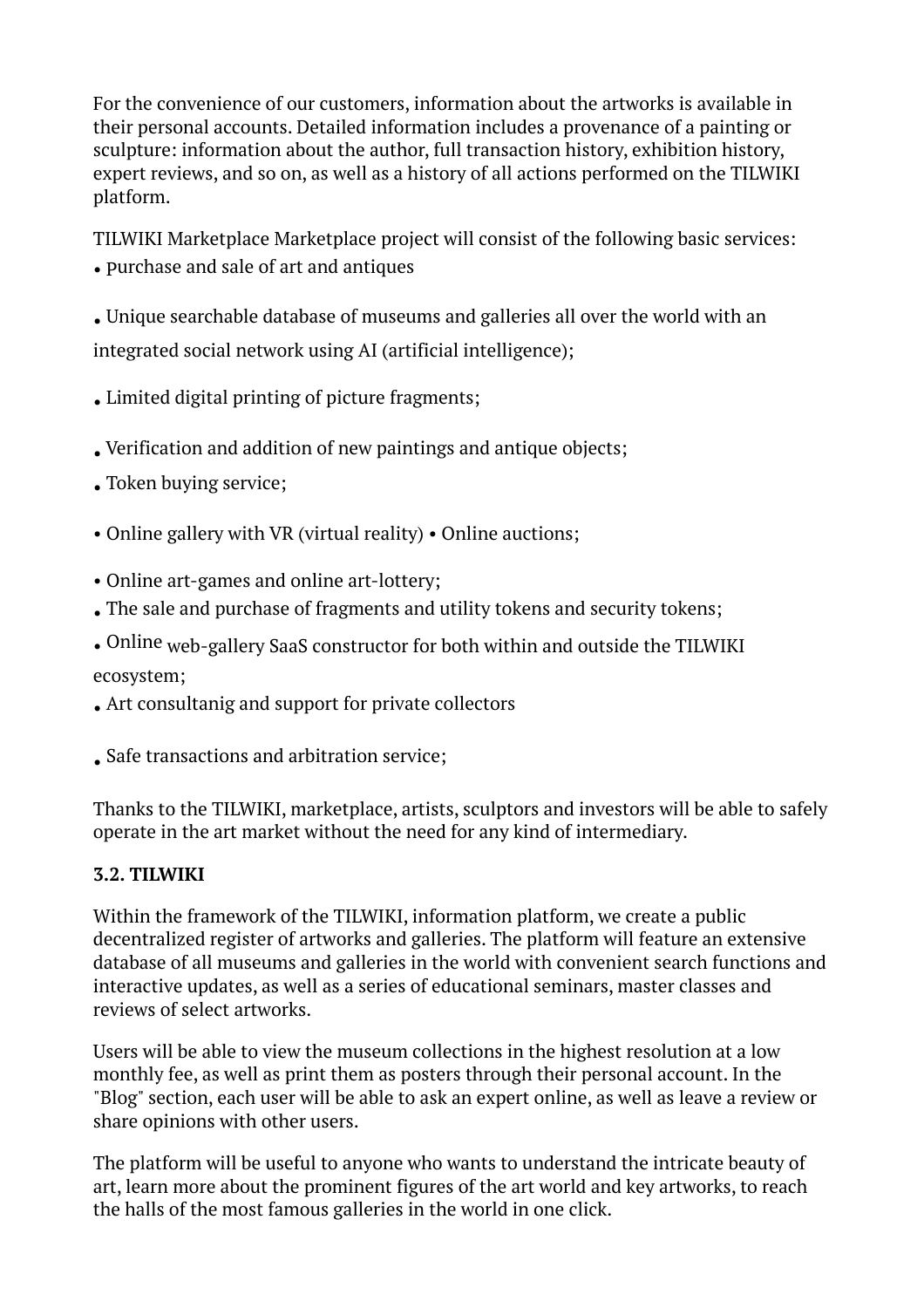#### **3.3. Museums and galleries**

Anyone interested in art, from enthusiasts to professional investors, can participate in various interactive events: attending online seminars and workshops, visiting museums online, watching live broadcasts of TILWIKI events, receiving the most relevant news of the art world.

Using the TILWIKI platform provides a number of advantages, including the option to buy

tickets for art events online (without spending time in queues), as well as a subscription to participate in auctions of famous auction houses for the subsequent purchase of artworks in collective ownership.

The project makes immersion in the world of art

simple and exciting. With TILWIKI art education reaches a whole new level. The platform will be invaluable to anyone who wants to develop as an art connoisseur or professional art investor.

#### **3.4. Smart contract-based provenance**

While aiming to make the art market more open

and reduce the risks of investing in art, TILWIKI are focused on verifying the authenticity of all artworks, galleries and authors by independent qualified experts.

Verification of art objects:

• All paintings and sculptures, carefully selected for TILWIKI's collection, must be checked by a council of experts.

• New paintings and antiques, which are placed on the platform by authors, private collectors and galleries, are verified by the council of experts after the service has been paid for .

• All galleries and artists who want to work on the TILWIKI platform must pass verification according to the established protocol:

• The initial verification takes place by entering the top 200 galleries into the blockchain - the regular participants of the world's largest fairs and auctions and the top 500 world artists.

• A gallery that wants to be verified must have, TLW-tokens and send a list of artworks submitted to it for review by the council of experts. The latter, in turn, selects artworks from the list to be checked later. Random representatives of the expert council are selected to conduct the authenticity test and ascertain the presence of these paintings in the gallery.

• Representatives of the expert council receive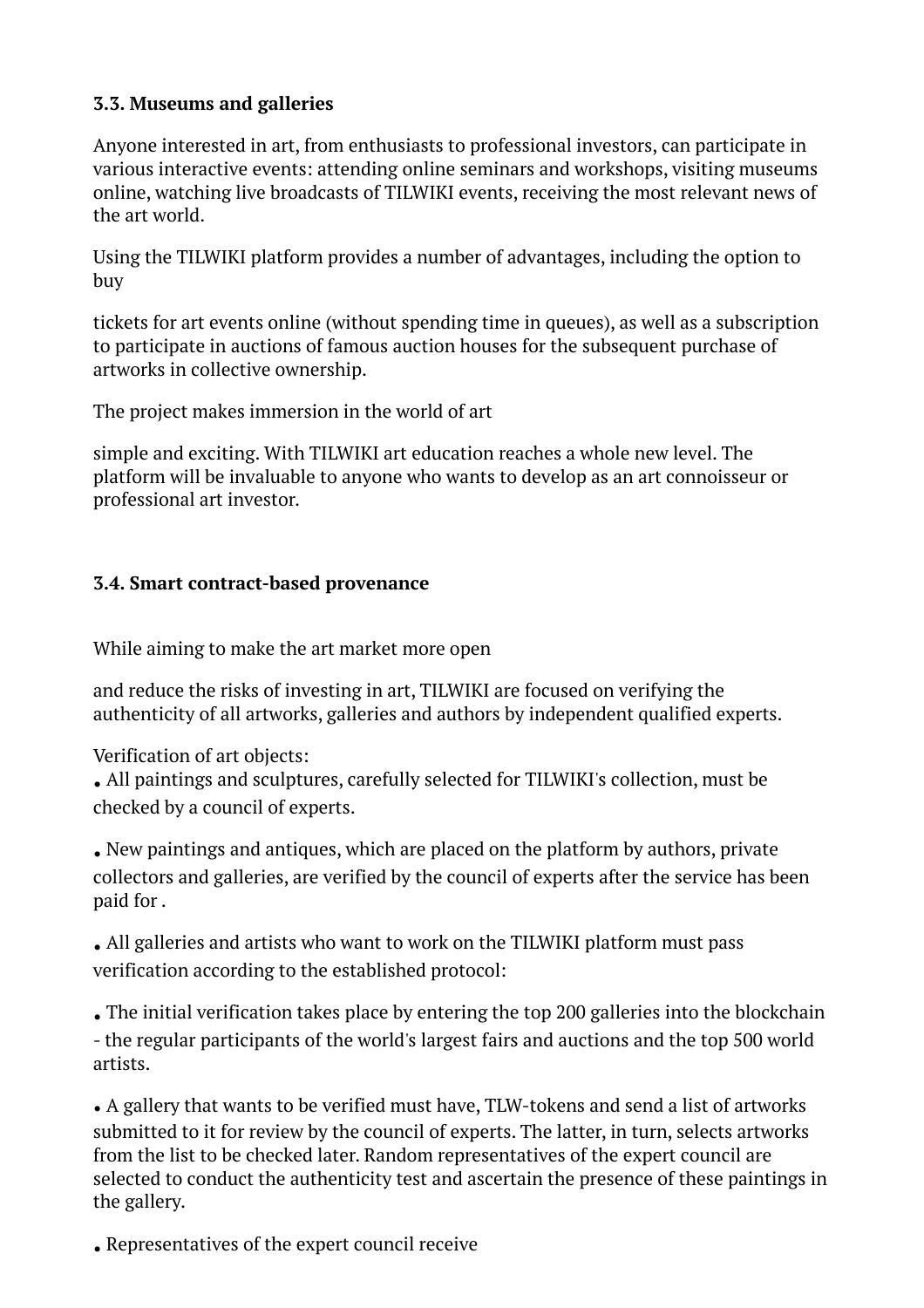TLW-tokens as a reward for their work. In case the gallery fails to pass the verification procedure, it may submit to arbitration. All actions for verification of the gallery are recorded in the blockchain.

With TILWIKI, all art market participants (dealers, galleries, museums, investors) receive a reliable guarantee of the artworks' authenticity.

#### **3.5. TILWIKI Gallery**

TILWIKI users can discover the world of art both in a digital and traditional way. We are planning to open TILWIKI galleries, where TILWIKI collections of artworks will be exhibited.

The TILWIKI collection will also be tokenized, and the company's clients can become coowners of art objects presented in the gallery. Thus, users can invest in a portfolio of several paintings and sculptures, professionally selected by the company's experts.

For making decisions on the sale of a particular object of art, a voting model will be implemented. Accordingly, each investor will have a weight in the decision-making process, proportional to his share in the artwork.

The art objects owned by the company can be in the form:

- Canvas/ paintings
- Antiques
- Sculptures
- Any other art piece representing historical and cultural value

Physically, the art objects will be are placed in the safe storage after we issue security token.

The depositary receipt is transferred to the blockchain system by uploading a hash of a document or documents to IPFS, confirming the number and ownership of the art objects and antiques. These documents should indicate that at the time of their downloading, TILWIKI owns X art objects in total.

We also panning to open our own virtual TILCOIN gallery with VR technology. The following functionality will be available:

- VR online gallery view
- Art viewing in high resolution
- Free movement in any directions within VR gallery
- Collective relocation within VR gallery
- Сommunication-related flaws
- SaaS constructor for galleries both within and outside TILWIKI platform
- Quests, games and online auctions

Thanks TILWIKI our users can enjoy art anywhere, anytime.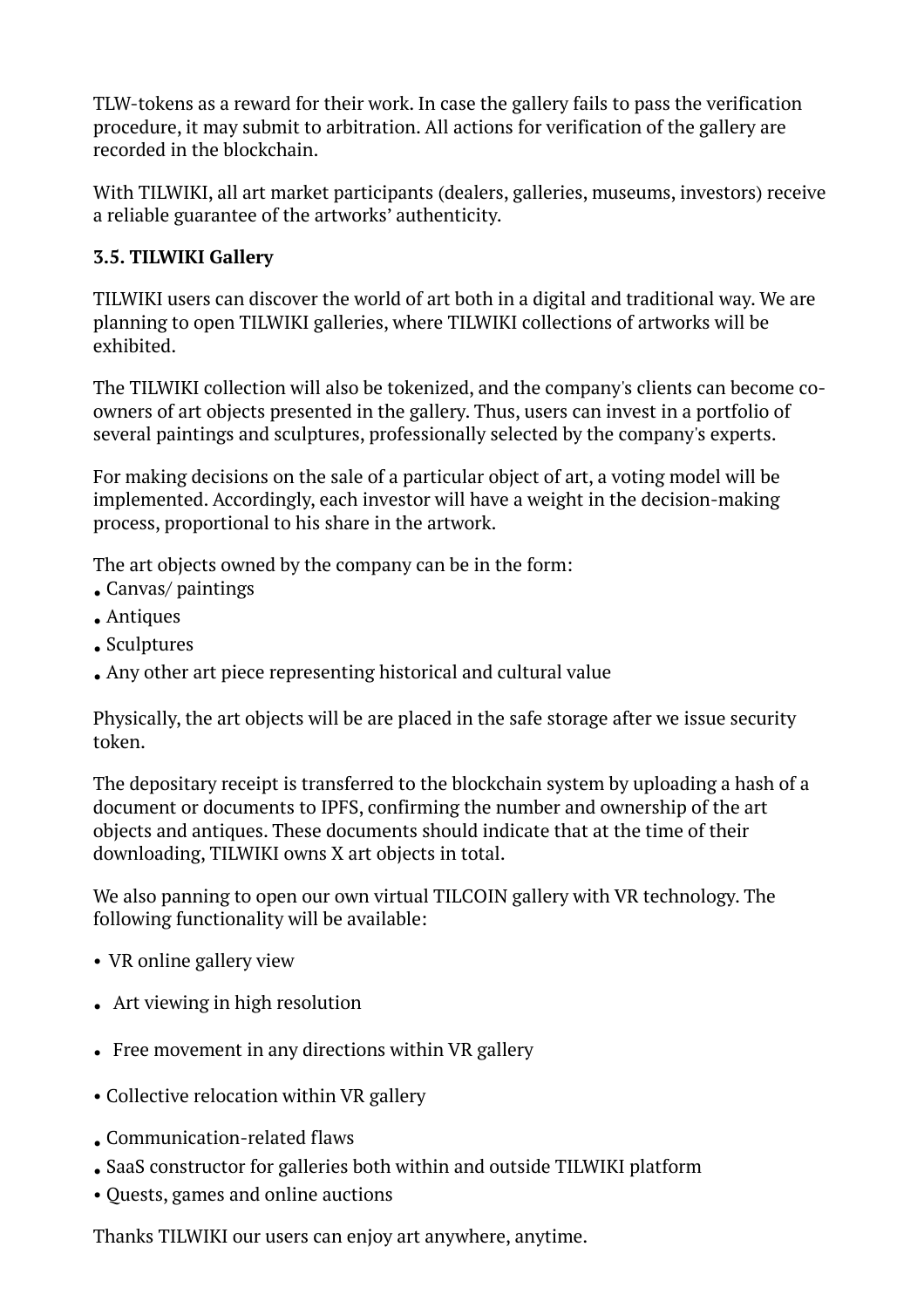### **Business Model**

The company's business model is based on simplifying and enhancing the process of artwork evaluation and sale. With the help of high- precision professional equipment, each piece of art is digitized and a highe resolution copy of it is created. Serigraphy of a painting or sculpture will be divided into fragments and tokenized, so that each user can invest in an object of art he likes and subsequently resell his fragment on the platform.

Working at the crossroads between the traditional and digital art markets, the TILWIKI platform in the future will have several stable revenue channels:

• commissions from sales of tokenized paintings, sculptures and antiques on the marketplace;

• commissions from sales of tickets to public or private museums and galleries , as well as souvenir paraphernalia;

• sales of services for the promotion and advertising of various art events and exhibitions;

• sales of insurance services and storage of art objects; • royalties from exclusive rights to reissue collections of famous artists and sculptors;

• Future revenue of the TILWIKI gallery, as well as profits from the resale of art objects owned by the company.

To open access to all the advantages offered by the platform and to highlight the full value of its services, we plan to conduct a large-scale marketing campaign that will help TILWIKI to attract the audience from all the target segments - ranging from art enthusiasts and art galleries to professional experts and famous collectors. To achieve this goal, we plan to use not only traditional marketing channels, such as social networks and conferences, but also cooperation with the ministries of culture of various countries, creating partnerships with investment funds, museums, galleries, dealers and auction offices.

The main vectors of the TILWIKI platform development:

• development of IT infrastructure, due to which an effective process of tokenization and sale of artworks is made possible;

- research of the art market and hiring of third- party experts;
- creation of educational and informational content;
- forming partnerships with institutional market players;
- expanding the TILWIKI geographical presence;
- development of TILWIKI gallery and corporate collection.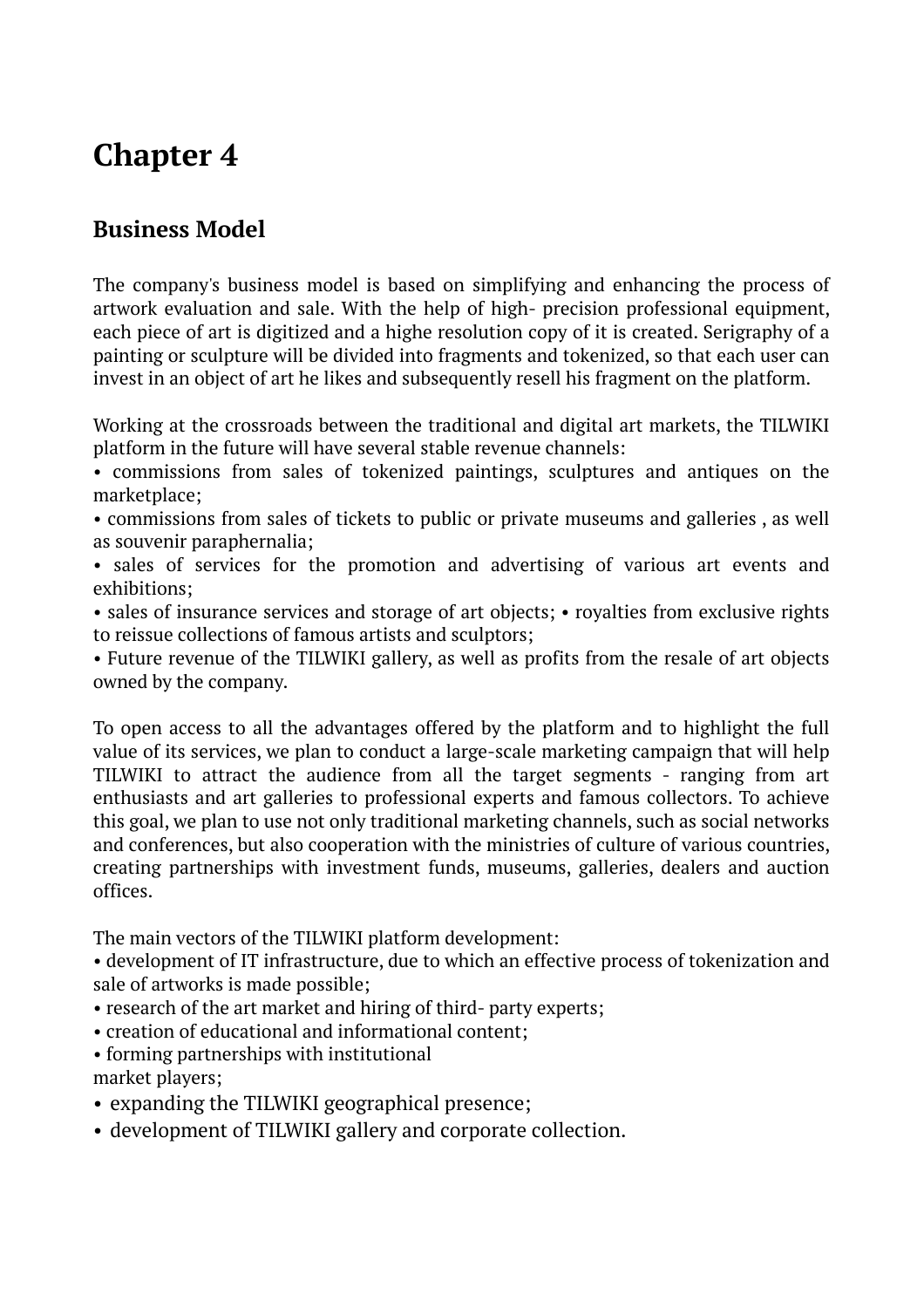

The costs of the project can be divided into several main departments.

For example, the development of a project requires the involvement of highly qualified experts; forming the corporate collection of paintings, sculptures and antiques; alignment and optimization of business processes.

About a fifth of the budget is planned to be allocated for PR and marketing. TILWIKI also forms a motivated team of specialists in IT, project management, analytics, promotion, product development. In the course of operational activities, the company will also bear the costs of storage and insurance of art objects, IT infrastructure support, the maintenance of its own gallery. Also, due to the work in the complex industry of blockchain and cryptocurrency, TILWIKI has to allocate significant resources for the legal support of the project.

Thanks to the implementation of the best practices of the traditional art world, the creation of a community of highly qualified and motivated experts, as well as the close cooperation of all the market participants (artists, dealers, museums, experts, state agencies, investors and collectors), TILWIKI has every chance of becoming the leading platform for the sale of artworks world.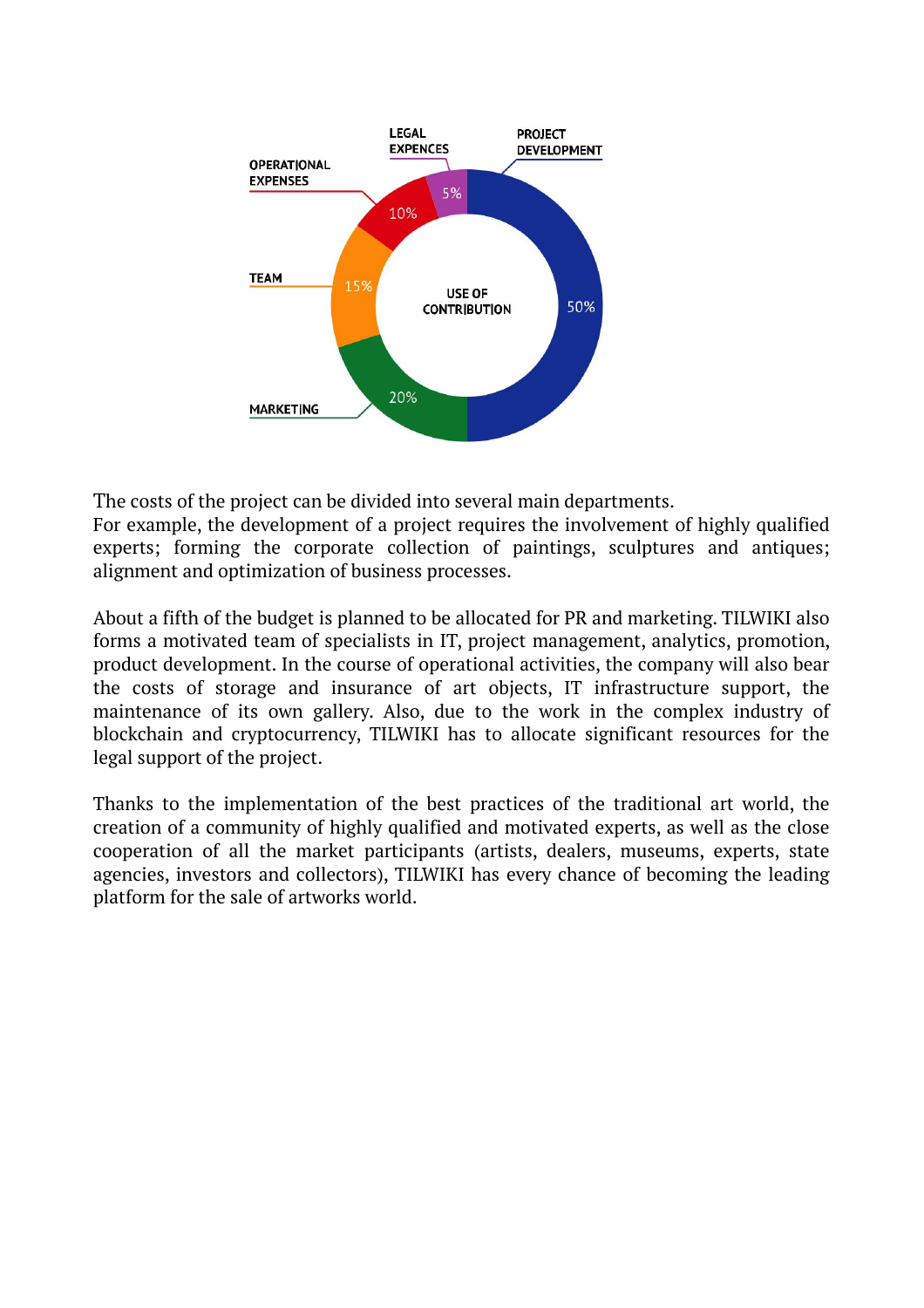### **Value proposition and advantages**

TILWIKI unites everyone wishing to connect with the beautiful world of art. The current art market is fragmented, and therefore people face difficulties to become it's true and qualified participants. Within the single platform, we open the access to full-fledged education, information, and investment services.

The very first step to comprehending fine arts is usually made with the help of museums, galleries, and exhibitions. With TILWIKI, you can easily receive all available information about art masterpieces, talented artists and sculptors, and purchase tickets to major art events and exhibitions.

Then, if you decide to delve into the world of art, TILWIKI are ready to offer you the digest of the latest news and series of educational seminars, master-classes, art cyber game, lottery , gift cards and online museum tours.

After you build your own vision and understanding of the art market, you will finally be able to invest in various art objects. The widest choice and the most favorable terms of investing are available at the TILWIKI marketplace.

|                                           | <b>TILWIKI</b> |     |                          | Maecenas Artcoins Artsquare Monart |           |
|-------------------------------------------|----------------|-----|--------------------------|------------------------------------|-----------|
| <b>ART Marketplace</b>                    | $\ddot{}$      | $+$ | $+$                      | $+$                                | $+$       |
| <b>ART BigData</b>                        | $\ddot{}$      | ٠   | $\overline{\phantom{a}}$ | $+$                                | $+$       |
| Provenance                                | $+$            | $+$ | $+$                      | $+$                                | $+$       |
| Tickets for museums and art events        | $\ddot{}$      |     | ٠                        |                                    | $+$       |
| Fiat and Crypto payment                   | $\ddot{}$      | $+$ | $\blacksquare$           | $\blacksquare$                     | ٠         |
| Smart contract based fractional ownership | $\ddot{}$      | $+$ | $+$                      | $+$                                | $+$       |
| Insurance                                 | $\ddot{}$      | $+$ | $+$                      | $\ddot{}$                          | $\ddot{}$ |
| Virtual gallery                           | $\ddot{}$      |     | $+$                      |                                    | $+$       |
| 3D on-line auction                        | $\ddot{}$      |     |                          |                                    |           |
| Exclusive distribution right              | $\ddot{}$      |     |                          |                                    |           |
| Own gallery and art collection            | $\ddot{}$      |     | $\overline{\phantom{a}}$ |                                    | ٠         |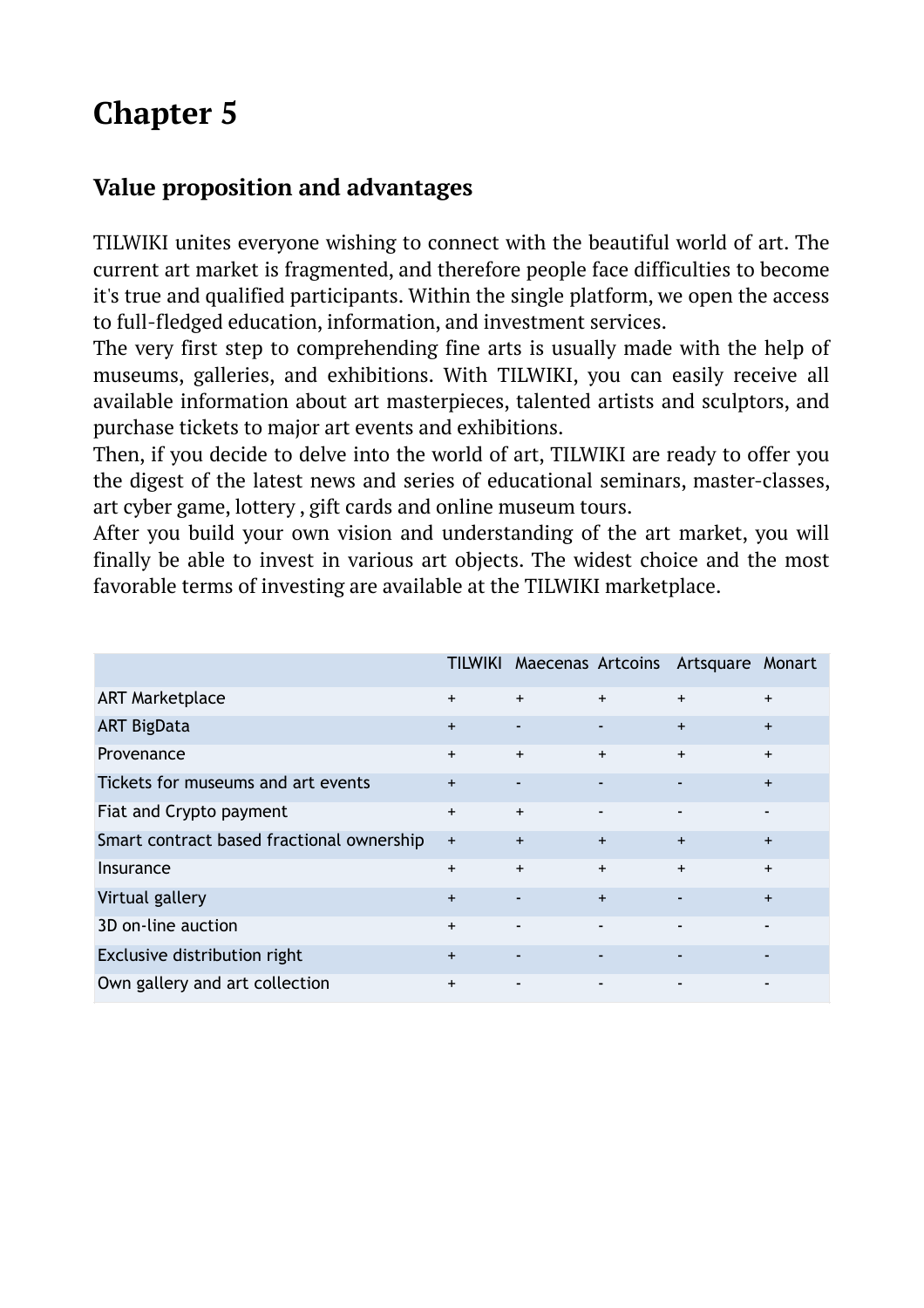Lower fees:

•When selling art objects, artists or investor pay a straight forward fee that is less than 30% and contains no hidden charges or limitations

All necessary information in one place:

• The marketplace with the wide variety of relevant offerings of paintings, sculptures, and antiques

• The world's biggest comprehensive database of museums and galleries •Public decentralized ledger of art object and antiques owners, including every member of

Lower risks:

• Every art object added to the TILWIKI platform undergoes the obligatory audit and expert evaluation

•Users can access the full history of art object ownership - any information about transactions or investors related to a piece of art is recorded with a smartcontract on Ethereum blockchain

•Transparent terms of making transactions •An opportunity to receive a compensation when the art object is

sold outside the platform

•Reputation of the project is backed by partnerships with the major art fairs and galleries, cybersecurity companies, and European partners in financial, legal, and tax areas

The principal difference of our solution is that TILWIKI platform assists users in becoming a fully valid participants of the art market by offering the complete suite of services related to world of art.

We call it «one window service»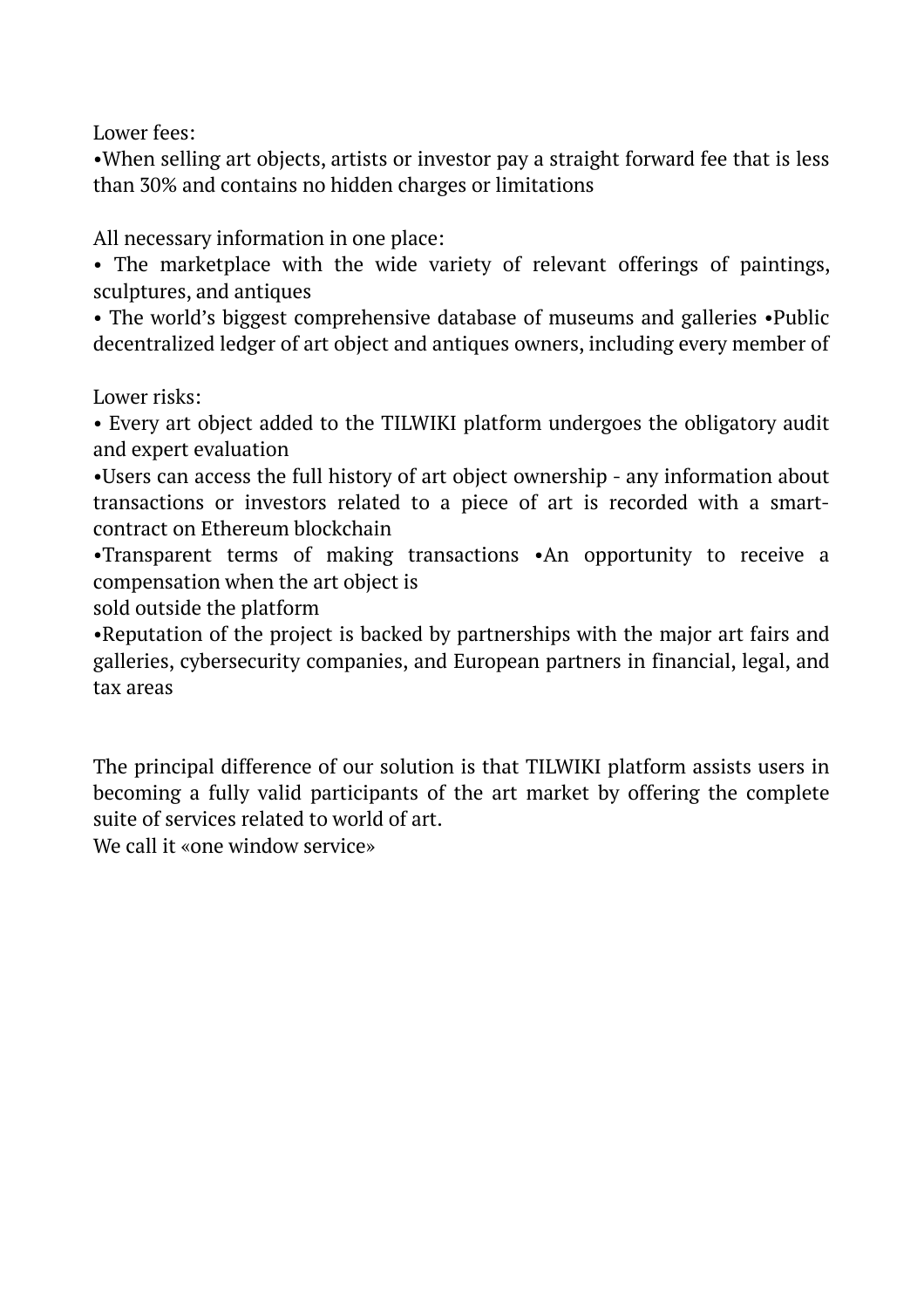## **Marketing**

TILWIKI team aims to utilize the number of different marketing channels in order to become a key platform for art education or investment and to play a major role in developing and improving the market of art and antiques.

#### **Social media marketing**

• Active promotion of our platform in social media to stimulate an interest of the large community of art fans to TILWIKI project.

#### **Relationship marketing**

• TILWIKI works closely with key opinion leaders in the art market to increase the project's reputation and credibility while growing TILWIKI community

• Interaction and involvement with European and Asian art market to attract retail and corporate clients

#### **PR operation**

• Numerous publications and press-releases in top global media

•Participation in conferences and forums related to blockchain and innovative technologies in the art market

- Organization and planning of seminars and master-classes Partnership activity
- Participation in art fairs and exhibitions in order to build partner relationships with investors, art dealers, and artists
- Collaboration with art-venues (e.g. galleries or museums) and auction houses
- Cooperation with art ministries and embassies of various countries in the area of solving global problems of the art market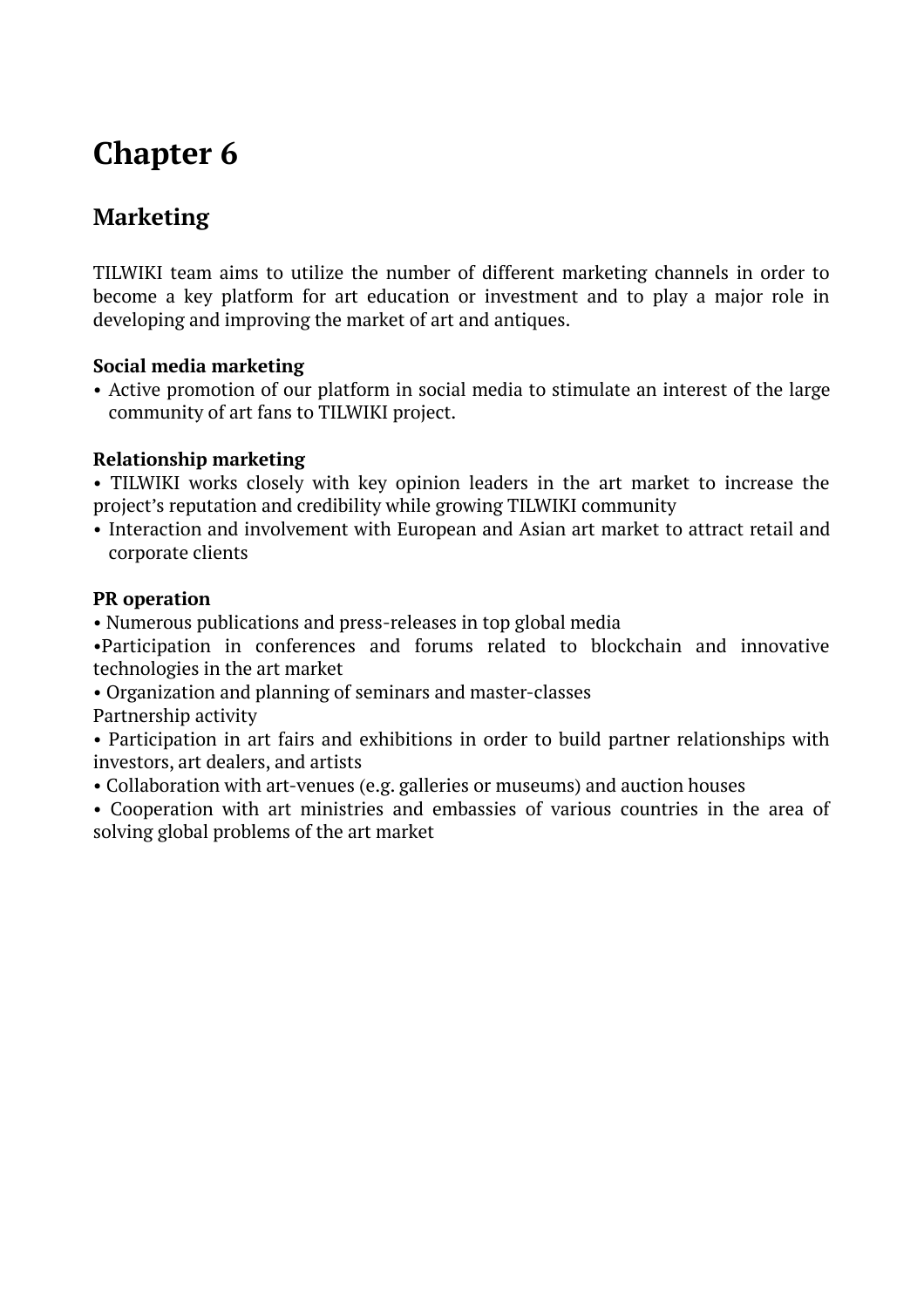### **Traction**

TILWIKI project will present and also purchased a number of rare and notable pieces of art and antiques related to the period of nonconformism , social realism and avangard. The collection now includes sculptures of Ernst Neizvestny, artworks of Oleg Tselkov, Vladimir Ovchinnikov, Oleg Lang, Mikhail Shemyakin, Genia Chef, and others. We have signed several agreements with global companies and recognizedart experts.

#### **Use cases:**

TILWIKI project is first to sell a serigraph of a painting using the blockchain technology. On March 23, 2018, the serigraph of Petr Lizunov's Airplane painting was divided into 86,400 squares (each with a side of 5mm) and put on sale on TILWIKI platform. Each fragment of the serigraph will be additionally became 1 token, and the purchase of each token handled with a smart-contract on Ethereum blockchain. On April 7, 2018, all fragments of the Petr Lizunov's artwork were successfully sold. Currently, the collection of project art objects will continues to grow.

We also will exhibiting our collection of art objects on the virtual platform that allows our token holders and users to take 3D-tours in the gallery using their PC or mobile. With the help of TILWIKI project, you get an opportunity to explore the world of art and visit the gallery at any moment and from any place.

TILWIKI have organized and will regularly organizes educational meetings and seminars for art fans. Intellectual club TLW is a community of partners and fellow- thinkers in the world of art. In the club, we plan the meetings of people who are involved with TILWIKI project and willing to broaden their horizons by learning something new about art and culture. The audience of TLW club is manifold and not bounded by age or certain professional interests. TLW club development is achieved with consistent efforts to grow its community and expand the range of offered programs and events. We invite recognized leaders and experts of culture and art, gallery and museum industry. TLW club events are held in various locations such as museums or art studios. During the history of the club, we have organized numerous lectures and museum tours, planned several offsite events, and visited art workshops of outstanding people of art.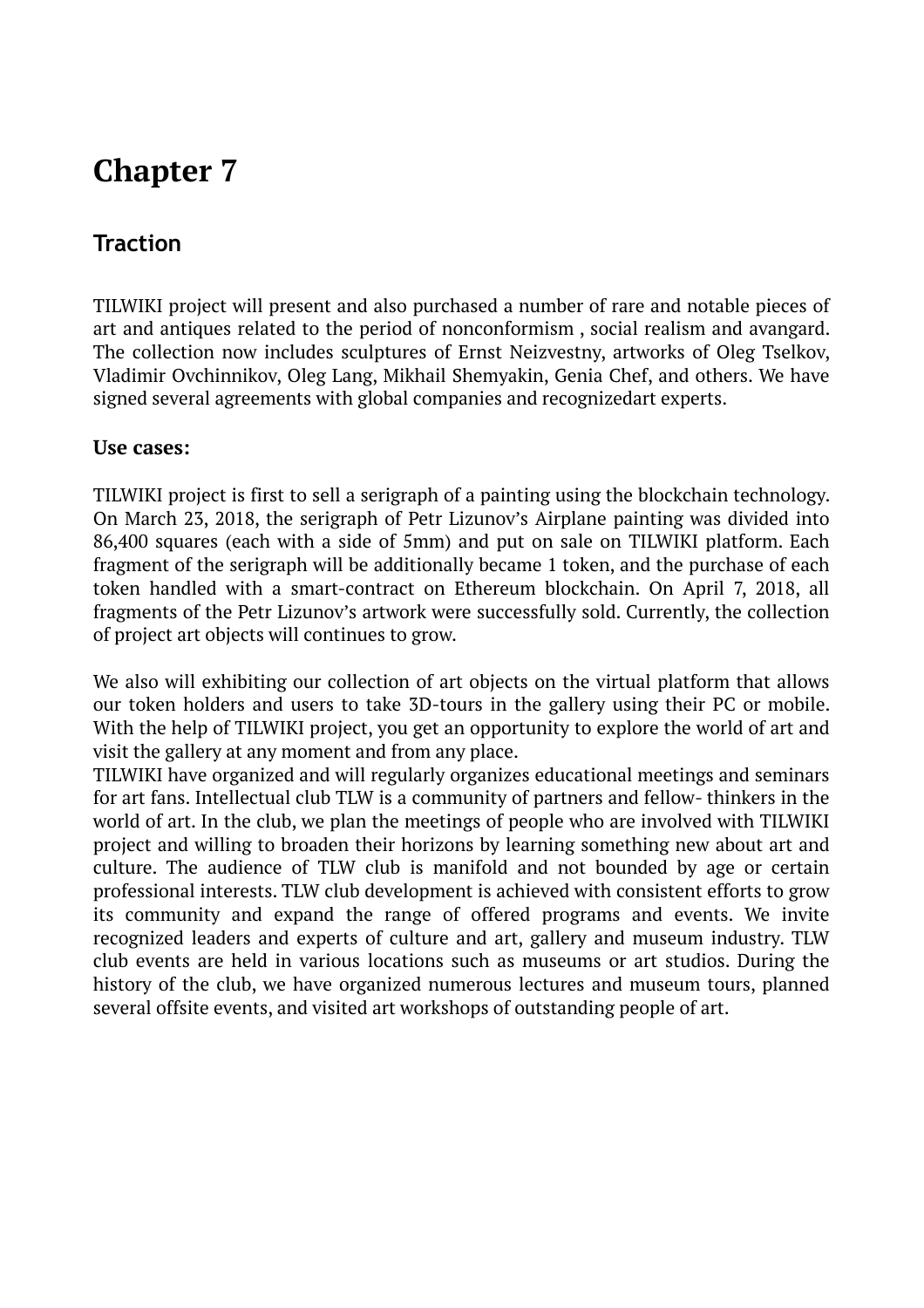### **Tokenomics**

We have generated 79,797,979 TLW tokens.

#### **1. Utility Token**

Utility token TLW is a loyalty token which offers its holders a full access to the platform and provides various discounts for company's services including purchasing and selling art objects on the marketplace TILWIKI, exploring the content of informational platform, purchasing museum and gallery tickets, artwork insurance and storage, and participation in auctions of the major auction houses.

TLW-token will be playing a role of an internal currency in the ecosystem of TILWIKI products. At the same time, users will be allowed to use other cryptocurrencies or fiat money to pay for company's services. Token opens an access to TILWIKI platform with asignificant discount:

• Users get a membership-status if they agree to "freeze" and hold their own TLW tokens in the platform for a particular period of using platform. During that period, clients are offered the biggest available discount for purchasing TILWIKI services. They can also receive an exclusive access to company's special offers. After the end of the "freezing" period, TLW tokens are unlocked and can be withdrawn or sold to other users.

• Users are not required to get a membership- status in order to use company's services. In that case, clients are offered the discount of smaller size and only if they have TLW tokens. If clients pay with other cryptocurrencies or fiat money, they are not eligible for a discount.

#### **1. Token Model**

TILWIKI is developing a unique token model to ensure efficient and successful operation of the platform. The company is planning to use a combination of 1 utility token (TLW) and several security tokens that will be used for tokenization of art objects.

TLW token is based on a "discount token" model, it therefore has both use value and resale value. The use value is only available for active TILWIKI clients because this value is unlocked at the moment of receiving discounts. The resale value is available for both active clients and token holders because after you finished your TILWIKI membership, TLW tokens can be sold in the market. As the TILWIKI platform grows, the utilization of its services increases and so is the token value for TLW owners.

Additionally, to increase accessibility of the platform for users, TILWIKI is going to offer a free bundle of basic services. For free users can invest in a limited number of artworks presented in the platform and obtain information about a limited number painting or sculptures per month. As free bundle runs out, users will be required to get a membership-status or start paying for TILWIKI services.

With TLW token, it becomes possible to purchase or sell art objects with lower fees; to get a discount when paying for access to the information platform, for art market reports, for insurance and storage services; to obtain a membership at major auction houses; to receive special offers of TILWIKI and its partners.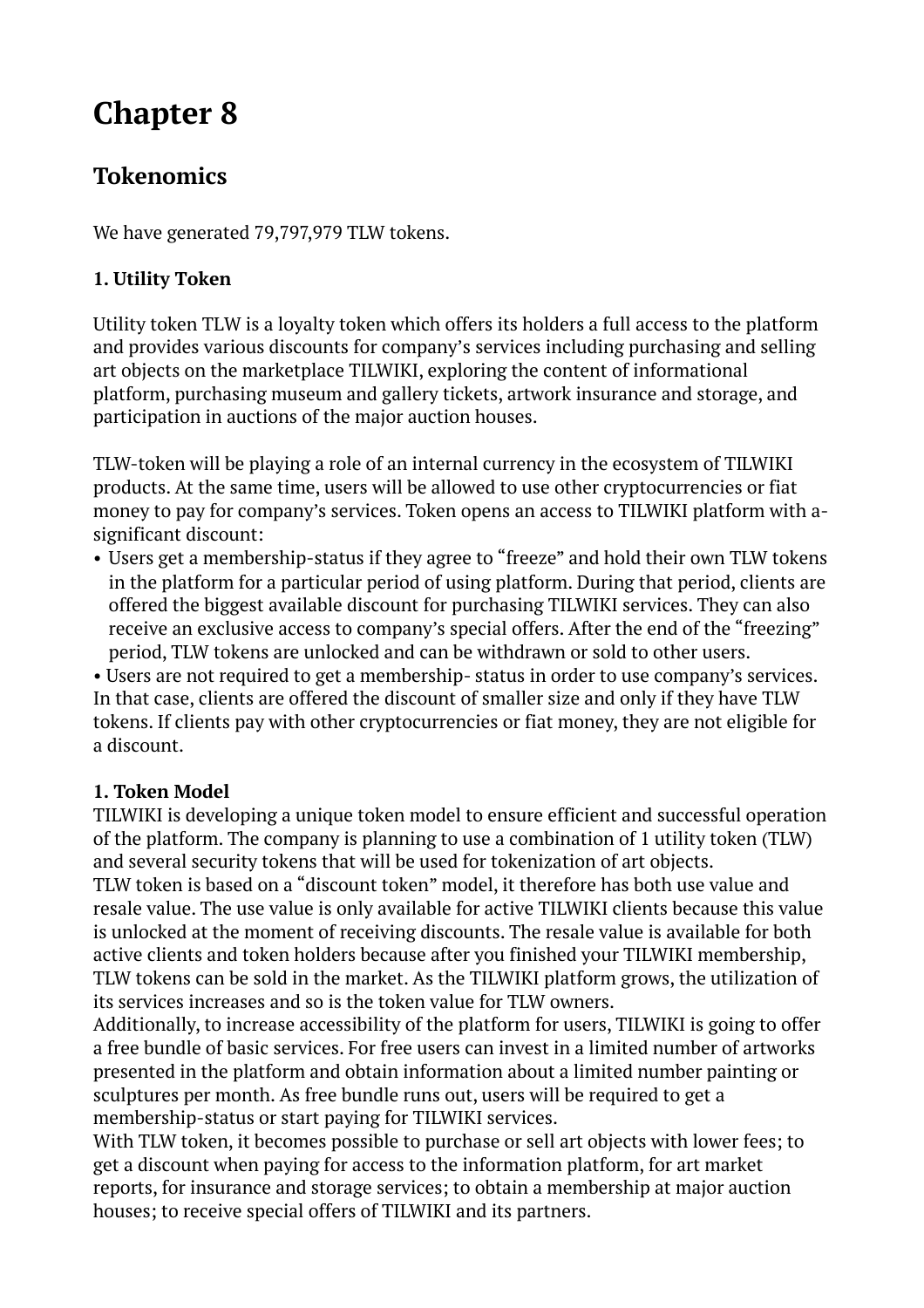#### **3. Security Tokens**

TILWIKI planning to register a security-token in Liechtenstein, which includes the option to issue several series of tokens. Though security- tokens will operate under unified framework with specified rules of issuance and circulation, they will differ in the underlying asset. Each series will be used to tokenize a single art object. For example, an owner of Amedeo Modigliani's Portrait of Paulette Jourdain is going to sell the artwork through the TILWIKI. The company's experts perform professional evaluations and estimate the price of the portrait at \$50 million. The owner decides to divide the painting into 10,000 fragments, so TILWIKI issues a distinct series of 10,000 tokens each of which costs \$5,000 and gives right to the particular fragment ofthe portrait. Thanks to the option to issue not different tokens, but different series, TILWIKI significantly will improves and simplifies the process of art tokenization by saving time and money for legal support of transactions. A user at the same time still gets a digital asset, which is fully backed by the piece of art, which he or she had purchased. We set up a minimal price for art objects eligible to tokenization. All art objects with the estimated value lower than the certain limit, cannot be divided into fragments. However, TILWIKI users can buy the full original artwork for fiat or digital currency, or exchange it for TLW tokens.

The collection of art objects owned by TILWIKI itself can also be tokenized, providing investors with an opportunity to invest in diversified portfolio of artworks. Owners of the TILWIKI security token can profit from reselling paintings or sculptures from TILWIKI collection and can participate in voting for selling one or another artwork. Additionally, TILWIKI security token grants owner the right to receive dividends proportionally to his or her share in total supply of the security token (dividend pool will not exceed 10% of total artwork turnover on the TILWIKI platform). Consequently, the TILWIKI security token is an option to get both an exposure to growth of TILWIKI and dynamics of the art market.

For security-token TILWIKI emission, the information about total number of art objects in physical form belonging to the company is transferred to the blockchain. The art objects are bought from the artists, heirs, art dealers or in auction houses. The information about the ownership of the art objects of the company is public - for this the art objects are put in the depositary. An extract or the depositary receipt (electronic or printed) is presented by the depositary.

The number of art objects is checked by a TILWIKI employee and at least once a quarter is checked by a third-party expert included in the TOP 100 world experts. After that, we verify that that the total number of TLW crypto assets in all wallets does not exceed the total number of art objects on the balance sheet. Accordingly, the blockchain issues the corresponding number of security tokens. If numbers do not match and some tokens are not backed by actual art objects, the excess quantity of tokens are written off the TILWIKI wallets. The history of supporting documents and TLW emissions will be stored in IPFS. Thus, the guarantee is given that these documents will not be changed and will remain forever in the system. Everyone will be able to view these documents and check them at any time.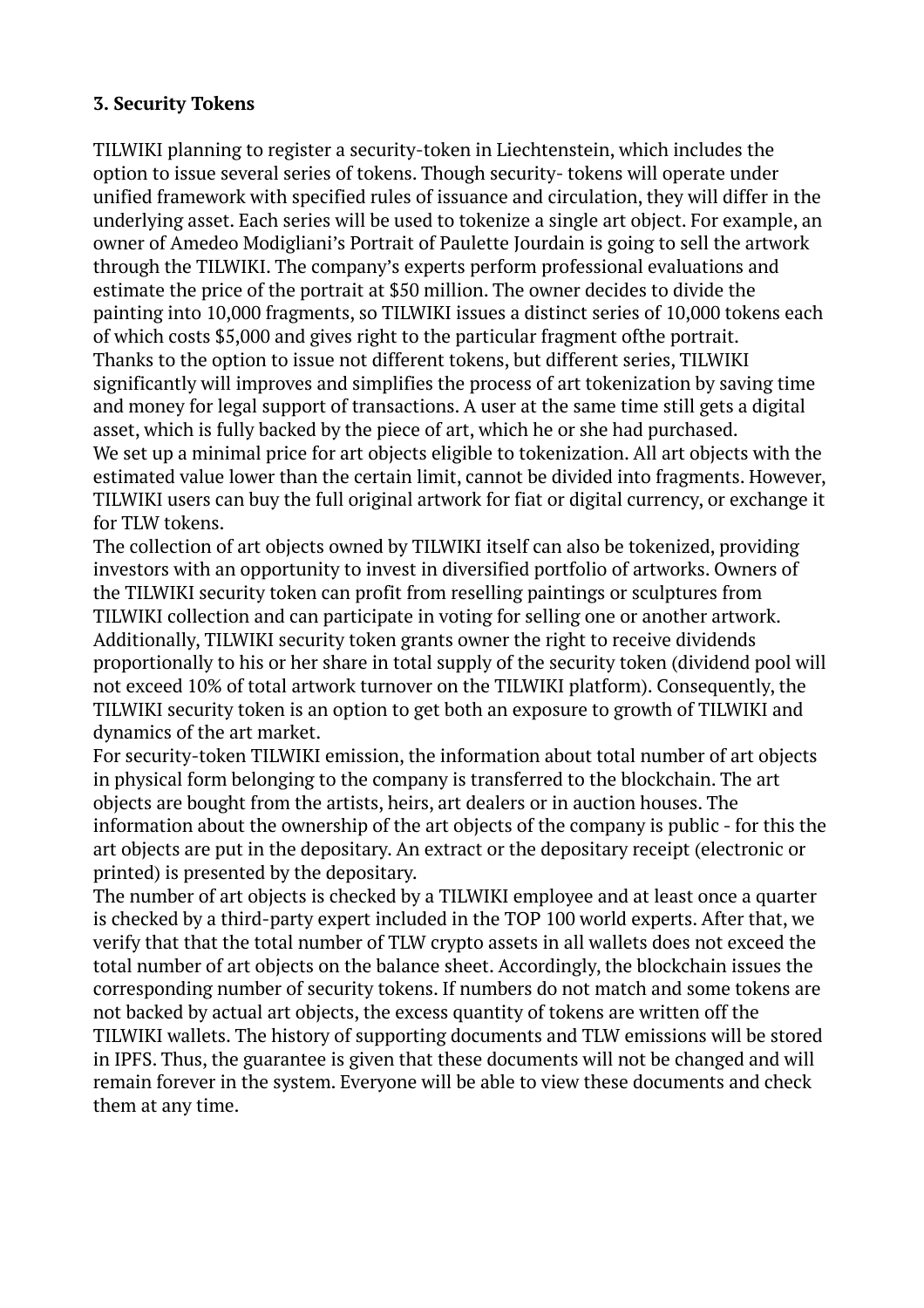### **Roadmap**

As of the first quarter of 2020, TILWIKI project continues the development of TILWIKI marketplace platform and expanding its collection of art objects that is going to be exhibited in the TILWIKI Gallery. The launch of the beta version of platform is expected at the end of March 2020.

TILWIKI is engaged in negotiations with several partners concerning the opening of the first offline gallery for presenting TILWIKI collection of paintings and sculptures. The company is growing fast and actively attracts specialists from different areas - business development, IT, evaluation and provenance of art objects.

In March 2020, the TLW utility token will be listed on one or several top cryptocurrency exchanges.

### **Our goal**

Our initial goal as we enter the art market is to collect works of modern and classical artists of international renown, and with a potential for price growth. We want to create online gallery by using VR / AI / 3D that every project participant can visit, learn about us and see the original painting or antique, of which they purchased a virtual part. Via our website, we will also regularly broadcast art masterclasses, webinars, online tours of museums, real-time coverage of other events we organize, and news from across the world of art. Our site will also have a blogs section where any visitor can ask an expert their questions, and receive an instant response, or simply leave a written review or opinion in the chat section, where they can converse with other users. And this is just the beginning!

We will be frequently adding new functions to our site. By laying down the history of works of art today, we calculate that in ten years there will be no works of international significance left, that will not have a blockchain record. Works with no blockchain history will be low-liquidity, high-risk acquisitions.